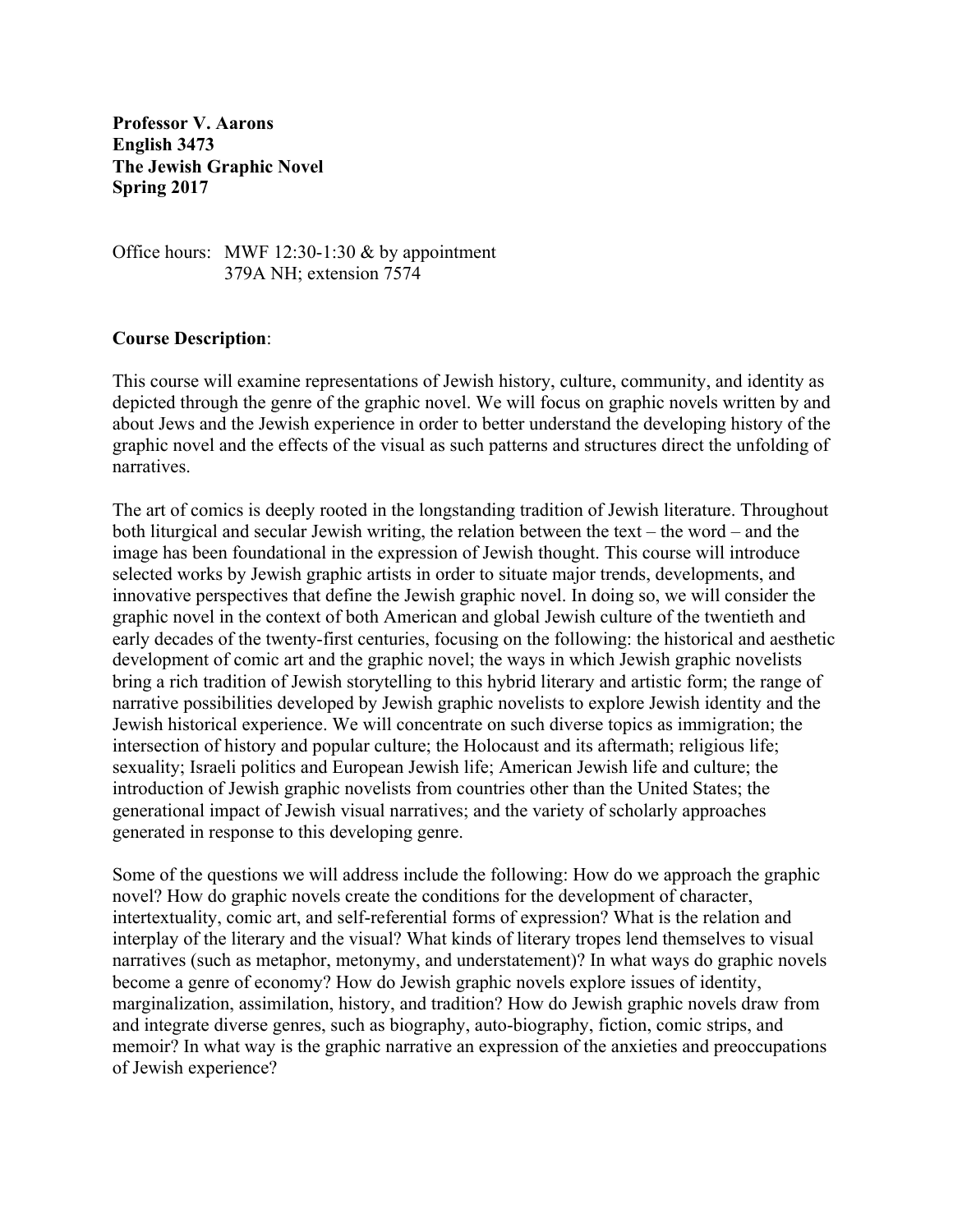## **Course Goals:**

- o To introduce students to the genre of the graphic novel and explore its development
- o To distinguish among the forms and genres of written and oral/visual expression
- o To conceptualize graphic storytelling as a cultural and artistic process that is productive of complex meanings
- o To read some of the most critically acclaimed graphic novels of the latter half of the twentieth and early decades of the twenty-first centuries
- o To explore the ways in which Jewish culture is represented in graphic novels
- o To develop students' critical vocabulary and analytical skills of texts and images
- o To focus on students' ability to write discursively and speak effectively about literary and visual texts
- o To develop students' ability to create presentations that involve persuasive oral and visual components

This course meets the criteria for the Oral and Visual Communication (OVC) Core Capacity.

## **Learning Outcomes:**

Upon successful completion of this course in fulfillment of the Oral and Visual Communication (OVC) Core Capacity requirements, students will have demonstrated the ability to

1. identify and use the elements of effective oral and visual communication;

2. create and deliver effectively structured oral presentations using language correctly and appropriately;

3. use visual media that are effective, appropriate, and well integrated into the presentation;

4. analyze and critique oral and visual components of presentations;

5. respond effectively to questions and comments from audience members

**Requirements:** Three analytical papers of approximately 5-7 pp. each. Additionally, each student will be required to "open" and shape discussion of a particular text by presenting on a graphic novel that we have not read and discussed in class. (You may choose one of the texts on the recommended list or you may select one of your own; if you choose a text that is not on the recommended list, please check with me first). Drawing upon the tools and ideas introduced in the course, you will put together a presentation on the graphic novel you have selected and its author/illustrator, introducing the text to the class, showing how it relates to some of the issues and structures we have discussed, and arguing for an approach to the graphic novel as well as providing an original reading of it. Your discussion should be accompanied by a power-point presentation or any other medium that will emphasize the relation between visual and textual media. On the day of your presentation, you will submit a written outline guiding your remarks, including the argument you present. **Your grade for this presentation will be based on a combination of the oral and written components of the project.** You may draw upon class discussions and lectures as well as secondary source materials to develop the questions that will guide your thinking about the texts and your writing of the essays as well as your presentation. In all cases, if you use secondary source material, make sure that you document appropriately and carefully.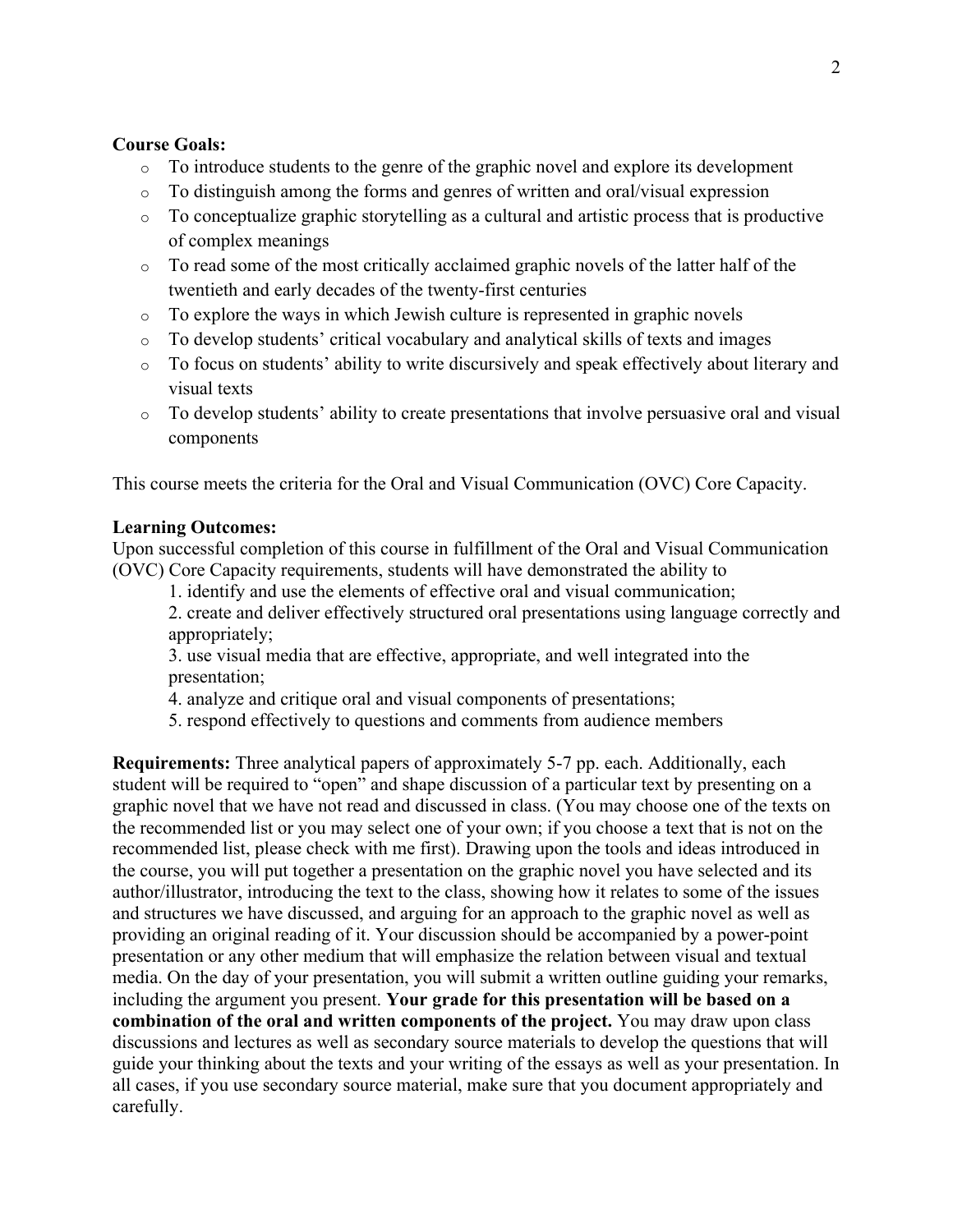All readings and papers are due at the beginning of class on the assigned dates and must be completed in order to pass the course. **Please take note:** no late papers will be accepted and all work must be the writer's own invention; read very carefully Trinity University's policy on academic integrity. Attendance and intelligent class participation are mandatory and will be considered in the final course grade.

Electronic Devices: The use of laptops and cellphones and the like (iPads, Kindle, tablets, etc.) is strictly prohibited throughout the entire class period.

### **Required Texts:**

Corman, Leela. *Unterzakhn* Croci, Pascal. *Auschwitz* Eisner, Will. *The Contract with God*  Folman, Ari and David Polonsky: *Waltz with Bashir* Glidden, Sarah. *How to Understand Israel in 60 Days or Less* Hanuka, Asaf. *The Realist* Katin, Miriam. *We Are On Our Own* Kleid, Neil. *The Big Kahn* Kubert*,* Joe. *Yossel* Lemelman, Martin. *Mendel's Daughter* McCloud, Scott. *Understanding Comics: The Invisible Art* Modan, Rutu. *The Property* Pak, Greg and Carmine Di Giandomenico. *X-Men: Magneto Testament* Pekar, Harvey and JT Waldman. *Not the Israel My Parents Promised Me* Sfar, Joann. *The Rabbi's Cat* I and II Spiegelman, Art. *MAUS* I and II Sturm, James. *The Golem's Mighty Swing* Waldman, J. T. *Megillat Esther* Yakin, Boaz. *Jerusalem*

## **Syllabus:**

#### **Week 1: An Introduction to the Jewish Graphic Novel**

- W 1/11 Introduction to the course
- F 1/13 The graphic form; matters of reading and a language of interpretation Reading assignment from McCloud, *Understanding Comics*: Chapters 1-3

### **Weeks 2 & 3 Biblical Midrash**

- M 1/16 Martin Luther King, Jr. Day
- W 1/18 The covenant tradition  $\&$  the Hebrew bible as graphic representation Eisner, Will. *The Contract with God* McCloud, *Understanding Comics*: Chapters 4-5
- F 1/20 *The Contract with God*, continued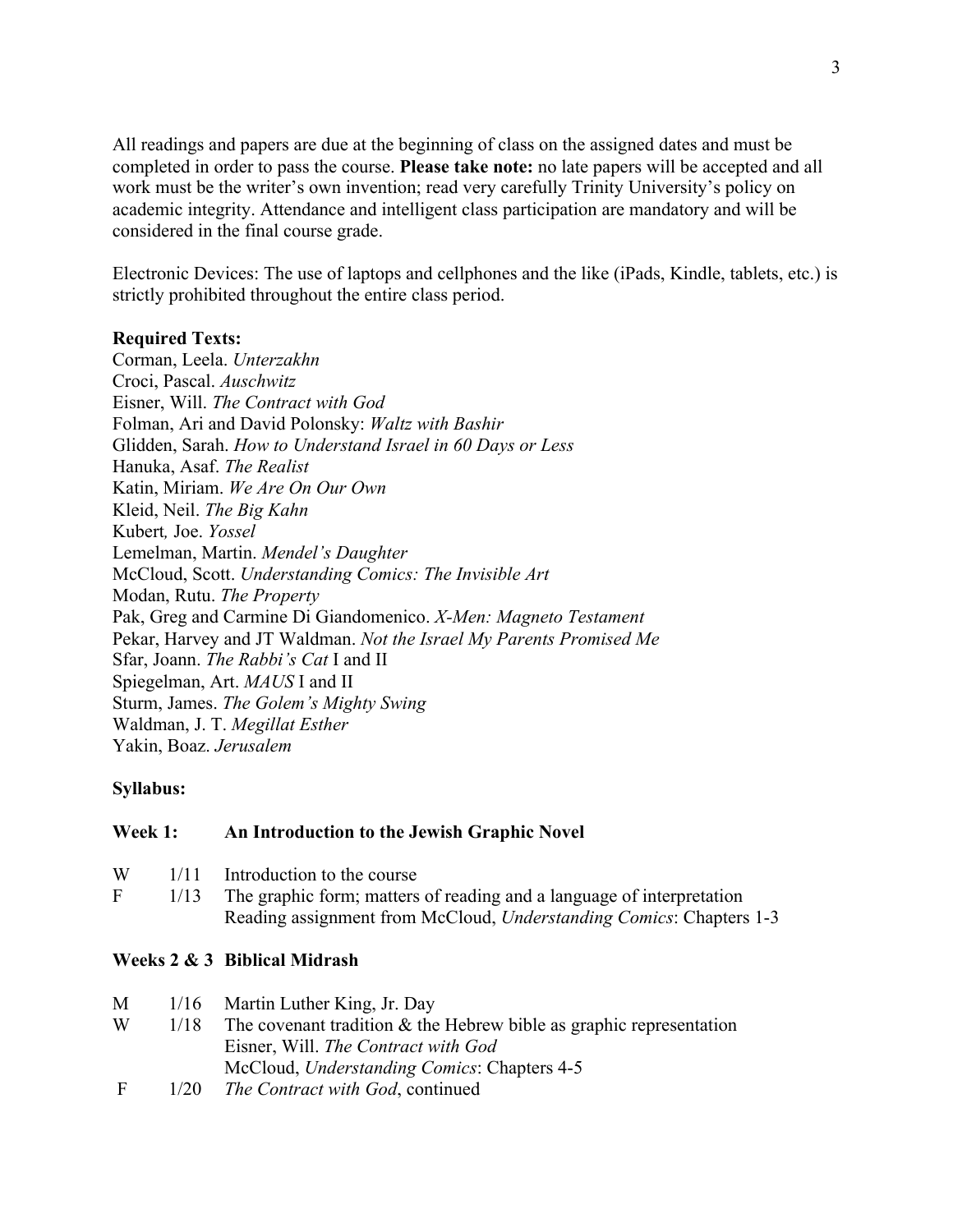| M  | 1/23 | The Scroll of Esther & midrashic interpretation               |
|----|------|---------------------------------------------------------------|
|    |      | Waldman, J. T. Megillat Esther                                |
| W  | 1/25 | <i>Megillat Esther</i> , continued                            |
|    |      | McCloud, <i>Understanding Comics</i> : Chapters 6-7           |
| E. | 1/27 | Guest lecture: David Liss, novelist and author of comic books |

# **Weeks 4 & 5: The Jewish American Experience**

| M            | 1/30 | Immigrant life, assimilation, acculturation, identity, and otherness |
|--------------|------|----------------------------------------------------------------------|
|              |      | Corman, Leela. Unterzakhn                                            |
| W            | 2/1  | Unterzakhn, continued                                                |
|              |      | McCloud, Understanding Comics: Chapters 8-9                          |
| $\mathbf F$  | 2/3  | Presenter:                                                           |
|              |      | Presenter:                                                           |
| M            | 2/6  | The legend of the golem and its place in popular culture             |
|              |      | Sturm, James. The Golem's Mighty Swing                               |
| W            | 2/8  | <i>The Golem's Mighty Swing, continued</i>                           |
| $\mathbf{F}$ | 2/10 | Presenter:                                                           |
|              |      | Presenter:                                                           |

## **Weeks 6-9: The Graphic Representation of the Holocaust & Post-Holocaust Memory**

| M                              | 2/13 | Paper due<br>Pak, Greg and Carmine Di Giandomenico. X-Men: Magneto Testament |
|--------------------------------|------|------------------------------------------------------------------------------|
| W                              |      | 2/15 Kubert, Joe. Yossel                                                     |
| $\mathbf{F}$                   | 2/17 | Croci, Pascal. Auschwitz                                                     |
| M                              | 2/20 | Lemelman, Martin. Mendel's Daughter                                          |
| W                              | 2/22 | Mendel's Daughter, continued                                                 |
| F                              | 2/24 | Presenter:                                                                   |
|                                |      | Presenter:                                                                   |
| M                              | 2/27 | Katin, Miriam. We Are On Our Own                                             |
| W                              | 3/1  | We Are On Our Own, continued                                                 |
| F                              | 3/3  | Presenter:                                                                   |
|                                |      | Presenter:                                                                   |
| M                              | 3/6  | Spiegelman, Art. <i>MAUS</i> I                                               |
| W                              | 3/8  | Spiegelman, Art. MAUS II                                                     |
| $\mathbf{F}$                   | 3/10 | Presenter:                                                                   |
|                                |      | Presenter:                                                                   |
| <b>Week 10:</b><br>$3/13 - 17$ |      | <b>Spring Break</b>                                                          |